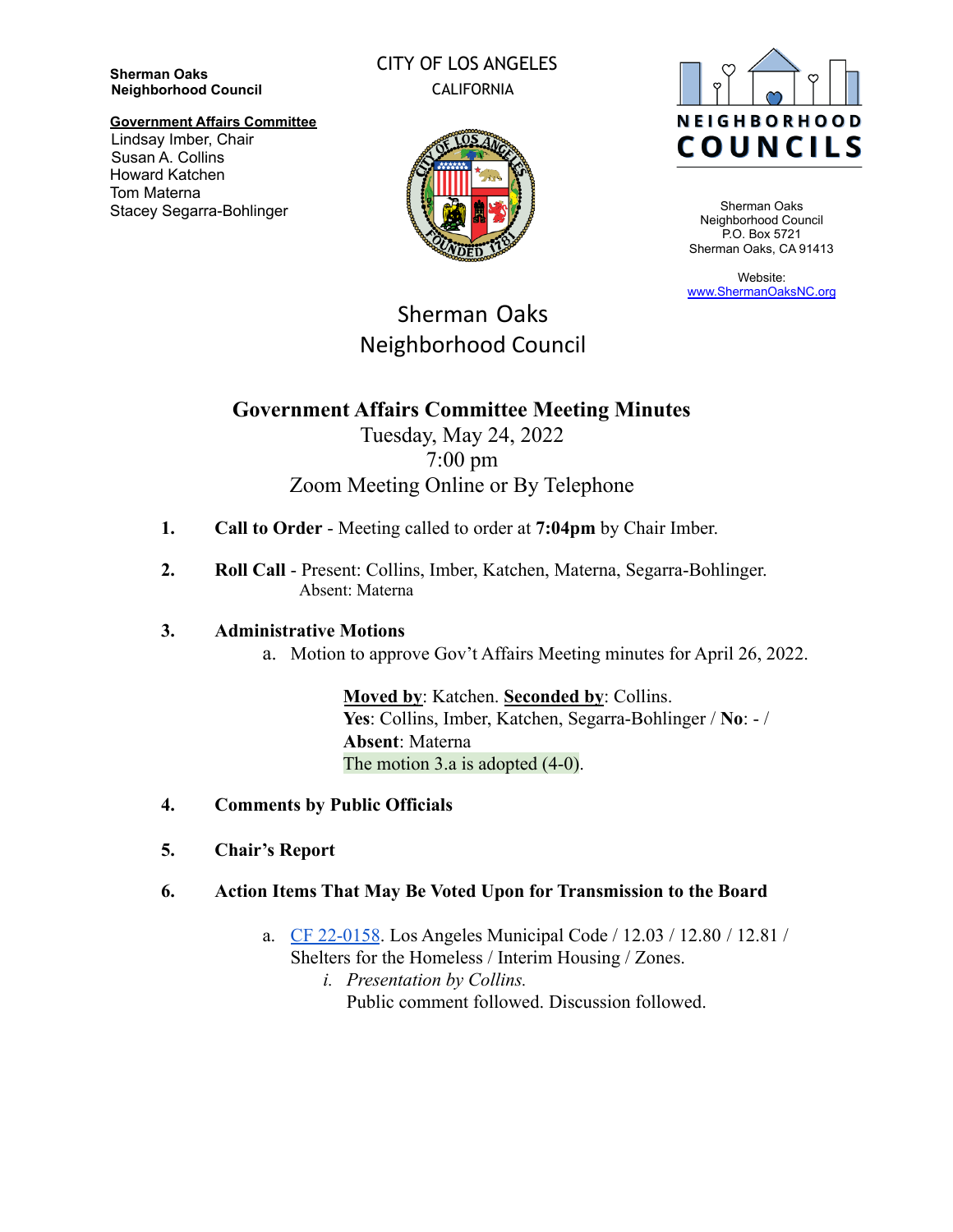Sherman Oaks Neighborhood Council Government Affairs Committee Meeting Minutes, Tuesday, May 24, 2022, 7:00 pm Page 2

> The Sherman Oaks Neighborhood Council (SONC) opposes [CF](https://cityclerk.lacity.org/lacityclerkconnect/index.cfm?fa=ccfi.viewrecord&cfnumber=22-0158) [22-0158](https://cityclerk.lacity.org/lacityclerkconnect/index.cfm?fa=ccfi.viewrecord&cfnumber=22-0158) which seeks to amend Section 12.03, 12.80, and 12.81 of the Los Angeles Municipal Code to allow "'shelters for the homeless' and other forms of interim housing" to be established and operated, by right, outside of R3, RAS3, R4, RAS4, R5, C2, C4, C5, CM, M1, M2, and M3 zones, which would include R1 and R2 zones, during a declared shelter crisis.

**Moved by**: Collins. **Seconded by**: Imber. Public comment followed. Discussion followed.

To refer to the PLUM Committee. **Moved by**: Katchen. **Seconded by**: Imber. Public comment followed. Discussion followed.

**Yes**: Collins, Imber, Katchen, Segarra-Bohlinger / **No**: **Abstain-NV**: - / **Absent**: Materna The motion 6.b is adopted (4-0).

- **7. Discussion Items Subject to Motions, But Not to Board Referral**
- **8. Public Comments on Non-Agenda Items Within Committee Jurisdiction**
- **9. Closing Remarks by Committee Members** Discussion followed.
- **10. Adjournment Moved by**: Imber. **Seconded by**: Collins. Meeting adjourned (unanimous consent) at **7:55 pm**.

\*All Council File (CF) items contain a hyperlink to the applicable source legislation.

#### **THE AMERICAN WITH DISABILITIES ACT (ADA)**

As a covered entity under Title II of the Americans with Disabilities Act, the City of Los Angeles does not discriminate on the basis of disability and upon request will provide reasonable accommodation to ensure equal access to its programs, services, and activities. Sign language interpreters, assisted listening devices, or other auxiliary aids and/or services may be provided upon request. To ensure availability of services, please make your request at least 3 business days (72 hours) prior to the meeting by contacting the Department of Neighborhood Empowerment by calling (213) 978-1551 or email: [NCsupport@lacity.org](mailto:NCsupport@lacity.org)

#### **PUBLIC ACCESS OF RECORDS**

In compliance with Government Code section 54957.5, non-exempt writings that are distributed to a majority or all of the board in advance of a meeting may be viewed at our website: [www.ShermanOaksNC.org](http://www.shermanoaksnc.org) or at the scheduled meeting. In addition, if you would like a copy of any record related to an item on the agenda, please email: [stacey.segarrabohlinger@gmail.com.](mailto:stacey.segarrabohlinger@gmail.com)

**PUBLIC AGENDA POSTING** – Neighborhood Council agendas are posted for public review as follows: